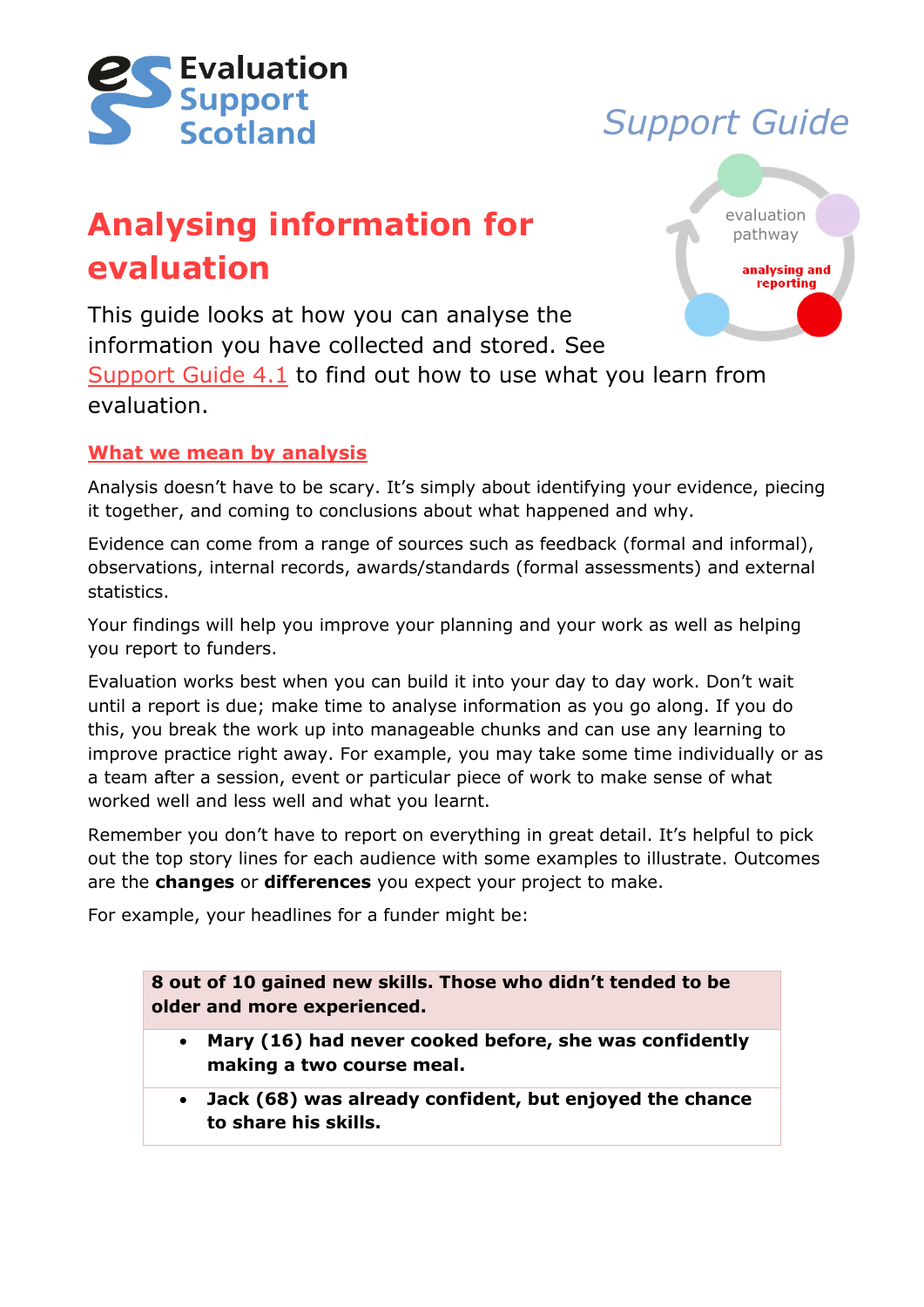

For potential service users the headline might be:

**8 beginner cooks learned something new at our classes**

• **'It was easier than you think and saves money too.'**

In practice it may have taken you quite a bit of analysis to reach your conclusions, but readers don't need to see all of your workings. If they are interested, they can ask for more detail.

In this guide we focus on the process of analysis – how to make sense of often quite messy bits of information.

We refer you to more detailed support in our making sense sheets and other guides. See [Evaluation Support Guide 3.2](http://evaluationsupportscotland.org.uk/resources/134/) – Writing case studies, Evaluation Support Guide [Evaluation Support Guide 3.3 -](http://evaluationsupportscotland.org.uk/resources/135/) Report writing and [Evaluation Support Guide 4.1 -](http://evaluationsupportscotland.org.uk/resources/137/) [Using what you learn from evaluation.](http://evaluationsupportscotland.org.uk/resources/137/)

# **The process**

You need to:

- **1. Get ready**
- **2. Turn information into evidence**
- **3. Make sense of your findings**

#### **1. Get ready**

You need to:

- **a) Decide your question/s**
- **b) Decide who needs to be involved**
- **c) Gather together relevant information**
- **d) Set aside space and time**

# **a) Decide your question/s**

Decide what questions you want to answer by analysing your evidence. Common questions are:

- What difference did we make?
- Who did we make the most difference to?
- What helped us to make that difference?
- What have we learnt?
- Which activities were the most effective or most important?
- What unexpected things stopped us or helped us to make a difference?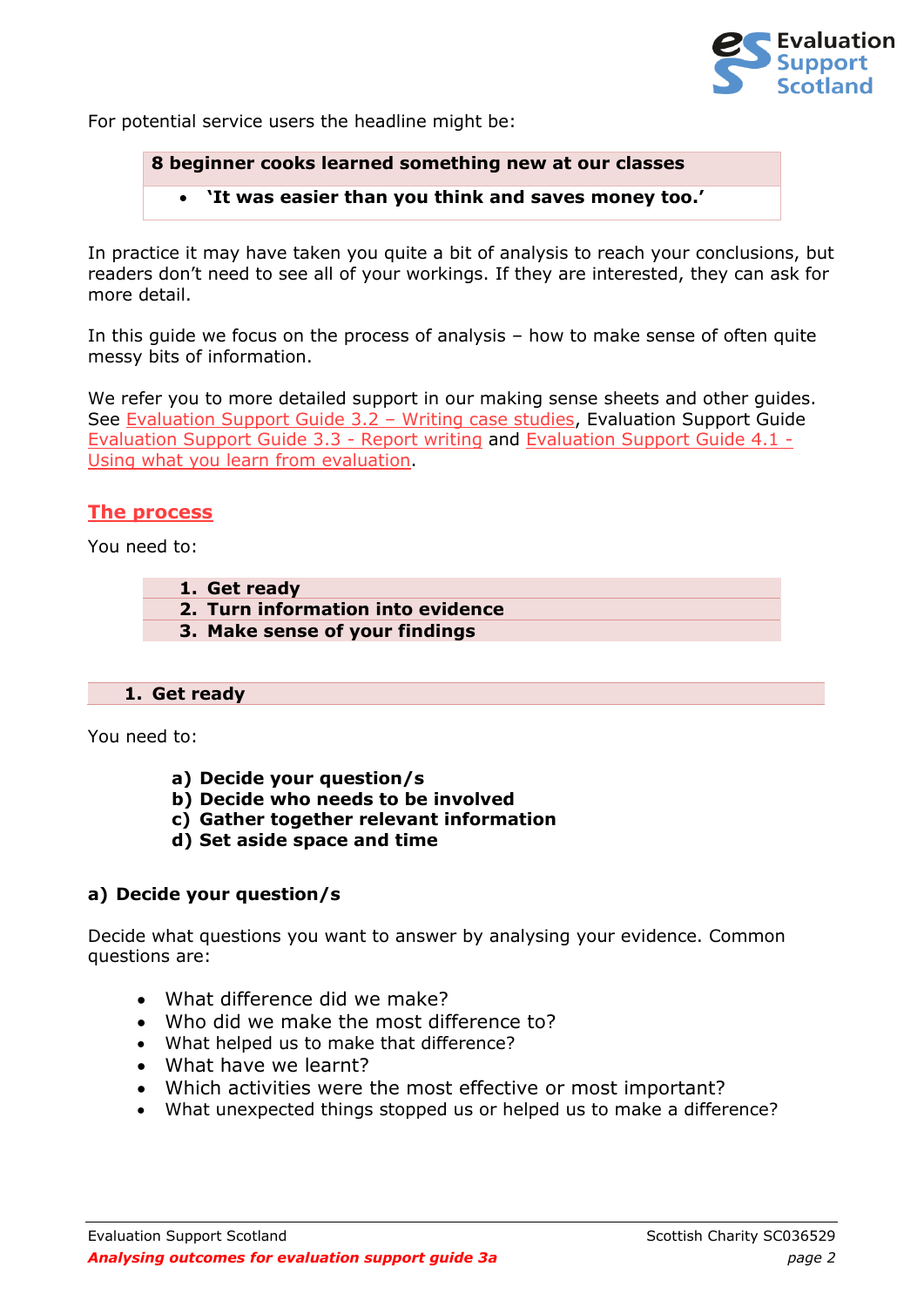

# **b) Decide who needs to be involved**

Even if one person has the main responsibility, it is good to involve others in analysis. This might include service users or volunteers (bearing in mind confidentiality).

Getting other people involved:

- increases their ownership of the evaluation process
- helps them to understand how you will use the information they provide or gather and why you need to collect it in the first place
- gives you different perspectives
- increases understanding of what information needs to be collected

See [Why bother involving people in evaluation?](http://www.evaluationsupportscotland.org.uk/resources/297/) - Beyond feedback for more guidance on how to involve service users in evaluation.

#### **c) Gather together relevant information**

Check who has relevant evidence and where it is stored (for example in spreadsheets, case records, cupboards or a database).

You might need different bits of information to answer different questions. For example, you might need details of who used which services to identify which activities were the most effective. You might need feedback from service users about what they liked or what worked for them in order to identify what helped to make the difference.

#### **d) Set aside space and time**

You need a quiet space and uninterrupted time to read and make sense of the information you have collected. Analysis might not be scary, but it can be messy! You might need space to spread your evidence out. You might also need pens, a spreadsheet, Post It**®** notes etc to help with your analysis.

#### **2. Turning information into evidence**

You need to:

- **a) Identify the relevance of different types of information**
- **b) Find out what each type of information is telling you**
- **c) Combine the different types of evidence**

# **a) Identify the relevance of different types of information**

You might have a range of different information for the same outcome. For example, for an outcome around increased confidence in cooking, you might have a scaled questionnaire, observation notes, photographic evidence of meals cooked and casual comments noted down.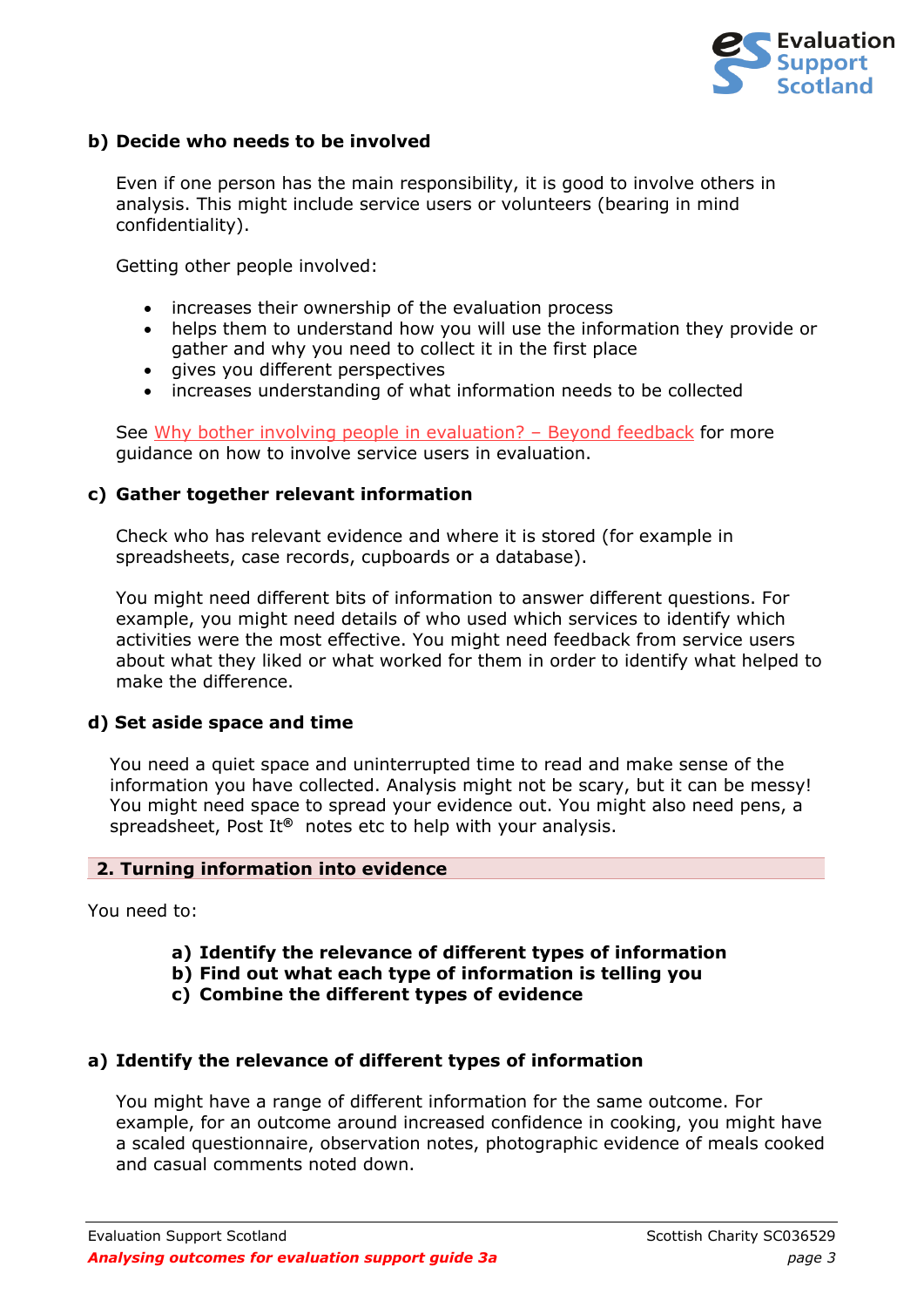

# **b) Find out what each type of information is telling you**

Broadly speaking there are two types of information and you analyse these differently:

**Numbers:** also known as *Quantitative* information. For example:

- how many people are referred
- how many you have supported
- how many achieve outcomes
- how many activities you have delivered and for how many people
- the answers to scaled questionnaires

**Non numerical information:** also known as *Qualitative* information. This can be about what people say, hear or experience. For example

- quotes
- photographs
- art work or creative responses

You analyse these different types of information differently.

More detailed information is in our 'Making Sense' sheets:

[See Making Sense: Analysing qualitative information](http://evaluationsupportscotland.org.uk/resources/518/) [See Making Sense: Analysing quantitative information](http://evaluationsupportscotland.org.uk/resources/519/)

# **c) Combine the different types of evidence**

Now you want to combine the different kinds of evidence to see if it answers the question you set. For example, if you want to know to what extent you have achieved a particular outcome, you can map your evidence against your outcomes and indicators. You can use a template like the one below.

| <b>Outcome</b>                                                | <b>Indicator</b>                                   | <b>Evidence</b>                                                                                                                                                   | <b>Learning</b>                                                                                                               |
|---------------------------------------------------------------|----------------------------------------------------|-------------------------------------------------------------------------------------------------------------------------------------------------------------------|-------------------------------------------------------------------------------------------------------------------------------|
| Participants<br>have<br>increased<br>cooking<br><b>skills</b> | Frequency of<br>cooking<br>Complexity of<br>dishes | <b>Scaled questions</b><br>8/10 more skilled<br>5/10 a lot more skilled<br><b>Observations</b><br>1/3 cooking simple dishes<br>1/3 cooking more complex<br>dishes | 2 were already good<br>cooks. Although not<br>target audience they<br>helped others to feel<br>enthusiastic about<br>cooking. |
|                                                               |                                                    | <b>Casual feedback</b>                                                                                                                                            |                                                                                                                               |
|                                                               |                                                    | They are learning from each<br>other                                                                                                                              |                                                                                                                               |
|                                                               |                                                    | 8 people increased skills                                                                                                                                         |                                                                                                                               |

Combining evidence allows you to check the findings from one source against another (for example participant questionnaires against feedback from referrers). It might confirm or challenge your findings. This is called *triangulation* and involves looking at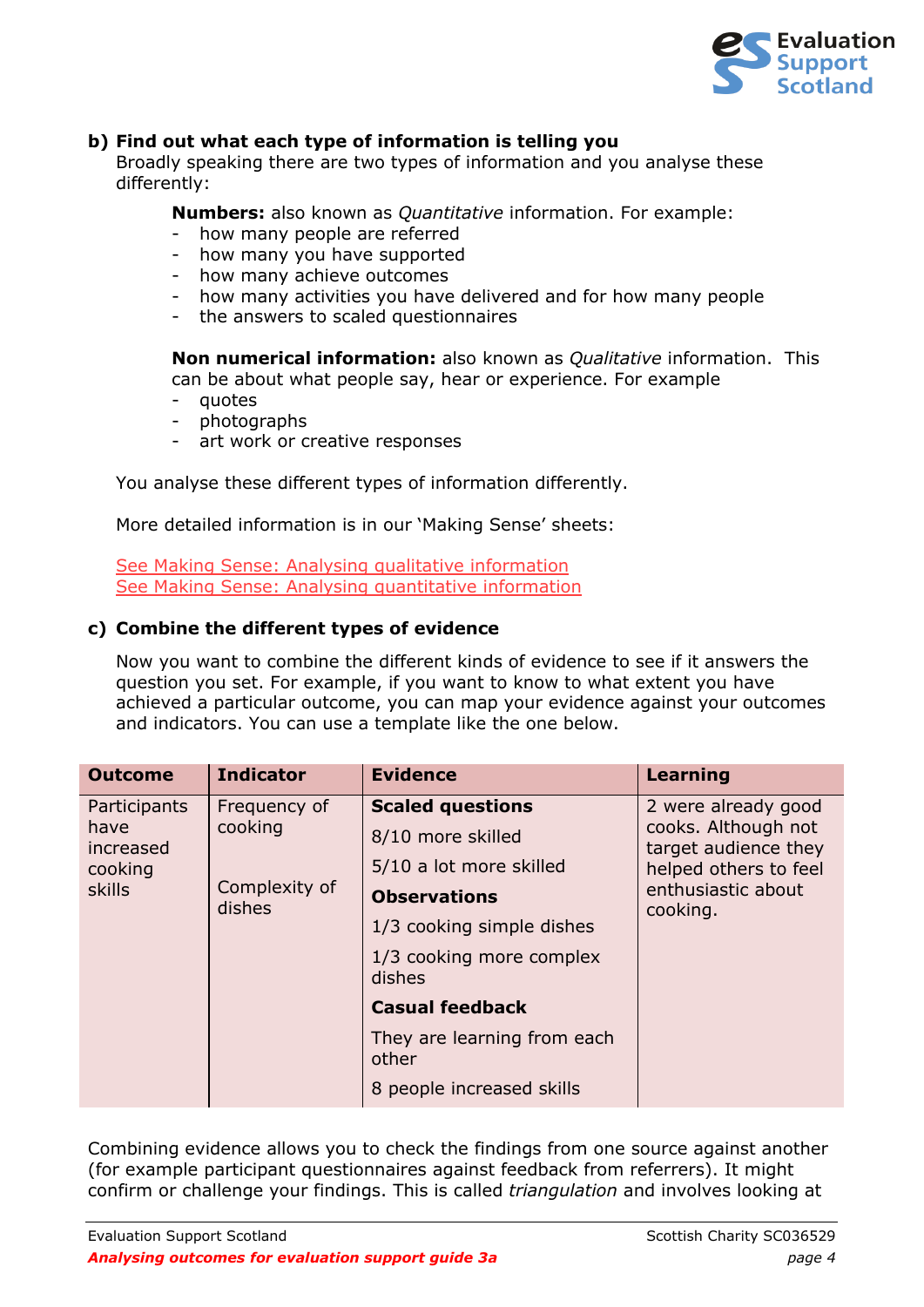

something from different angles. If you find difference stories emerge from different types of evidence you need to dig deeper and find out why.

#### **3. Make sense of your findings**

You need to:

- **a) Draw conclusions in relation to your question**
- **b) Check your findings with other staff and service users**
- **c) Identify and note any gaps in evidence**

#### **a) Draw conclusions in relation to your question**

For example, if your question is: 'Have you achieved your outcomes?', answers might be:

**Yes, definitely**: we have enough evidence that we are making a difference for most of the people we work with.

**Partially**: this may be that you are achieving outcomes for some, but not all. In this situation, you need to find out more about the factors that are causing this. For example: does your service work better in one location than another? Or for older people rather than younger?

**I don't know, we lack evidence**: you need to find out why you lack evidence. For example, maybe:

- you have set the wrong outcome
- you need to do more work to achieve the outcome (for example by changing your practice or working with another organisation)
- you need to collect more or better information

**The evidence is contradictory:** can you dig deeper and find out why? For example, can you ask service users what they think, perhaps by running a focus group?

**We have evidence of unexpected outcomes:** Think about **who might be interested in these outcomes and** whether you want to start working towards and measuring them routinely.

# **b) Check your findings with other staff and service users**

If you can, it's a good idea to sense check your findings with others, such as colleagues or service users. They may have a different perspective on what the evidence means or may have other information. Getting other people involved can also help them to see how you make use of the information you have collected. This can motivate them to give you the information that matters.